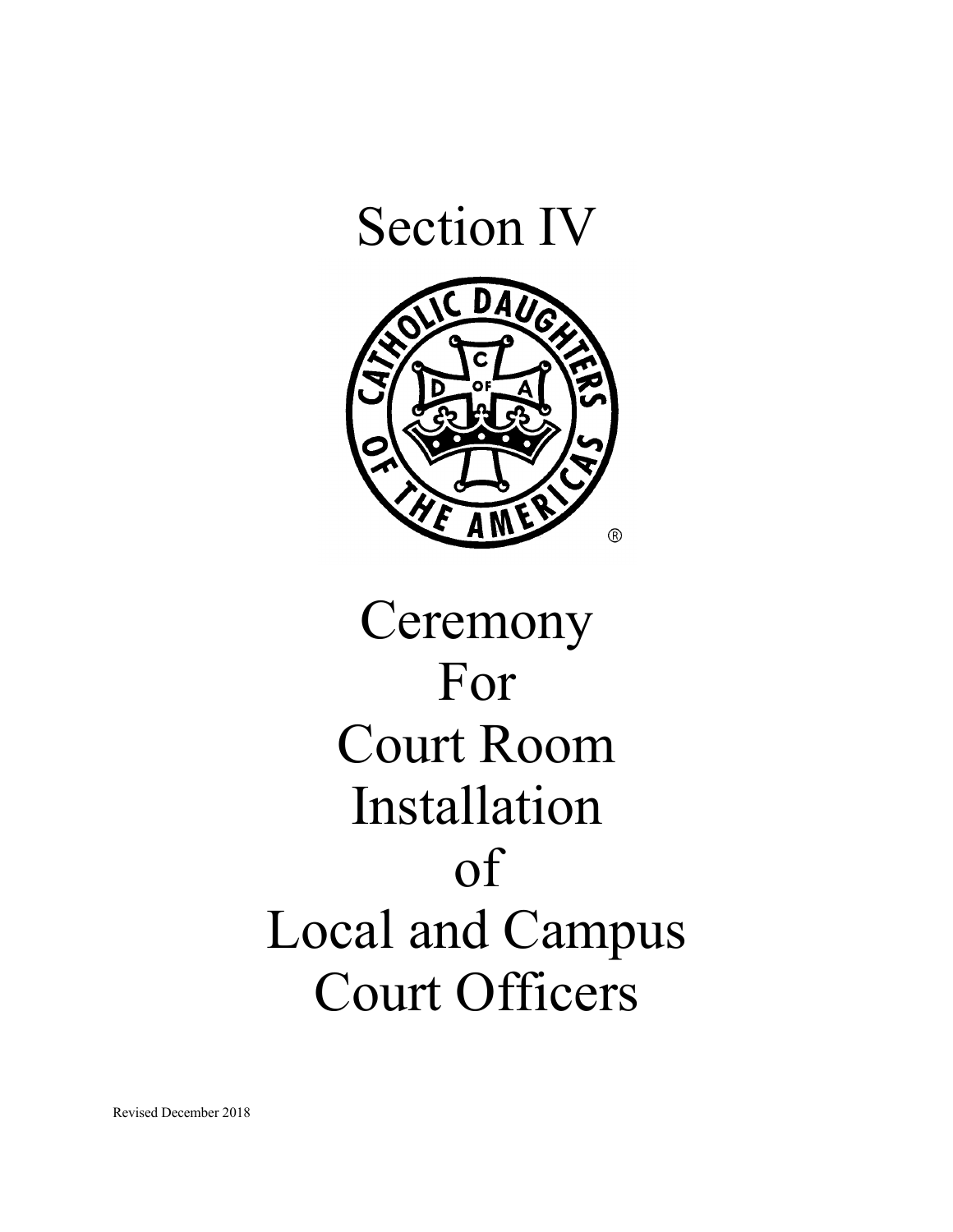# PATICIPANTS

# **CHAPLAIN**

- o Ceremonial Coordinator will contact Chaplain to set date and time of ceremony for Court Room Installation of New Officers.
- o If he so desires, a theme for the occasion may be recommended.
- o He may assist Ceremonial Coordinator with selection of hymns.
- o Suggestions for processional and recessional are outlined for the ceremony. Chaplain should advise Ceremonial Coordinator of any changes he may wish to make.
- o It is our responsibility, as Catholic Daughters, to work hand in hand with the clergy in the preparation of our ceremonials so as to reflect the true and spiritual meaning of our organization.

# **CEREMONIAL COORDINATOR**

- o Where no District Deputy/State Representative is appointed by State Regent, the Ceremonial Coordinator should assume assignments outlined for District Deputy/State Representative.
- o The Blessed Mother statue, flowers and five (5) candles (candles in a candelabra or vigil light candles) should be easily accessible to the new officers for the Installation Ceremony.
- o See that necessary seats for all participants are reserved and properly marked.

# **DISTRICT DEPUTY/STATE REPRESENTATIVE**

- o Stay in close contact with Regent and/or Ceremonial Coordinator to assist in making all necessary plans and/or changes as suggested by the Chaplain.
- o Rehearse with Court Officers prior to Installation so that all participants are aware of their responsibilities and will present a memorable ceremony for those in attendance.
- o Be present early on the day of ceremony to assist with line up and last minute details.
- o At the appropriate time during ceremony, install local court officers.
- o Become familiar with ceremonial script.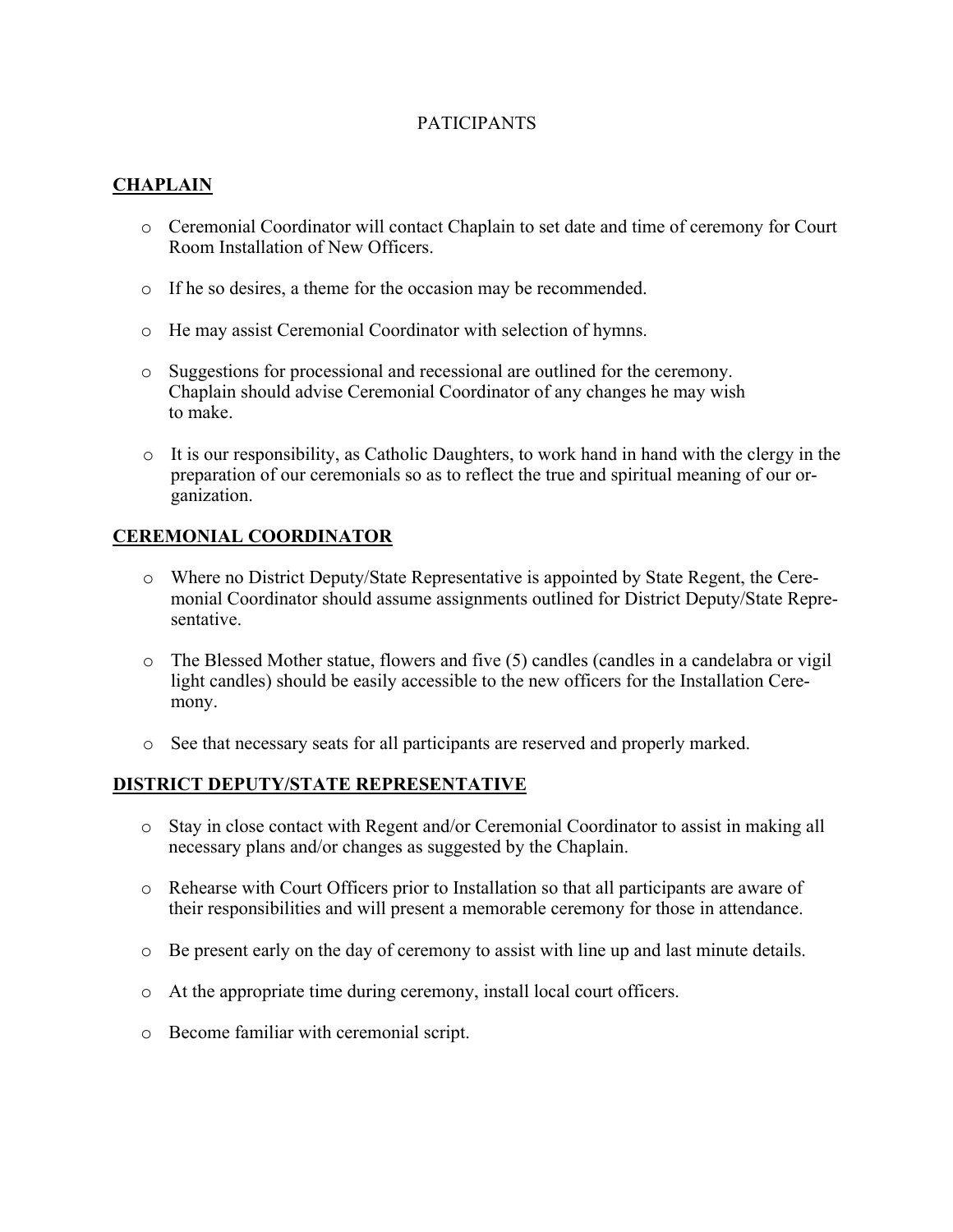# **REGENT**

- o Consult with Ceremonial Coordinator regarding dates, times, and plans for ceremonies.
- o Contact District Deputy/State Representative to notify her of date and time of specific ceremony and set date for rehearsal.
- o Become familiar with ceremonial scripts.

# **COLOR GUARD**

- o Three members
- o If it is not possible to secure three members for Banner Bearers, it will be permissible to use one member to carry the banner.

# **BANNER BEARERS**

- o Three members
- $\circ$  If it is not possible to secure three members for Banner Bearers, it will be permissible to use one member to carry the banner.

# **CEREMONIAL DRESS CODE**

#### **NATIONAL, STATE, AND LOCAL COURT OFFICERS**

- o Robes are to be worn with dignity and respect. Robes are to be clean and well pressed.
- o Robes are to be eleven inches from floor (this is accomplished by hemming robe wearing the white shoes you will be wearing for the ceremonials). Please remember dress must be shorter than robe.
- o WHITE shoes are to be worn with robes at all times. Shoes are preferably closed toed. No flip flops to be worn. Tennis shoes only if medically required..
- o Wearing stockings is optional. Wear nude or skin tone colored stockings no white, black, off black or navy blue.
- o Small stud earrings are allowed, no larger than the ear lobe. Rings and watches are allowed with robes.
- o Handbags are NOT to be carried when in procession with robe.
- o Slacks are NOT to be worn with robes at any time.

#### **CEREMONIAL COORDINATOR AND MEMBERSHIP AND EXENSION CHAIRMAN**

o White Dress and Whites Shoes are to be worn when participating in ceremonials.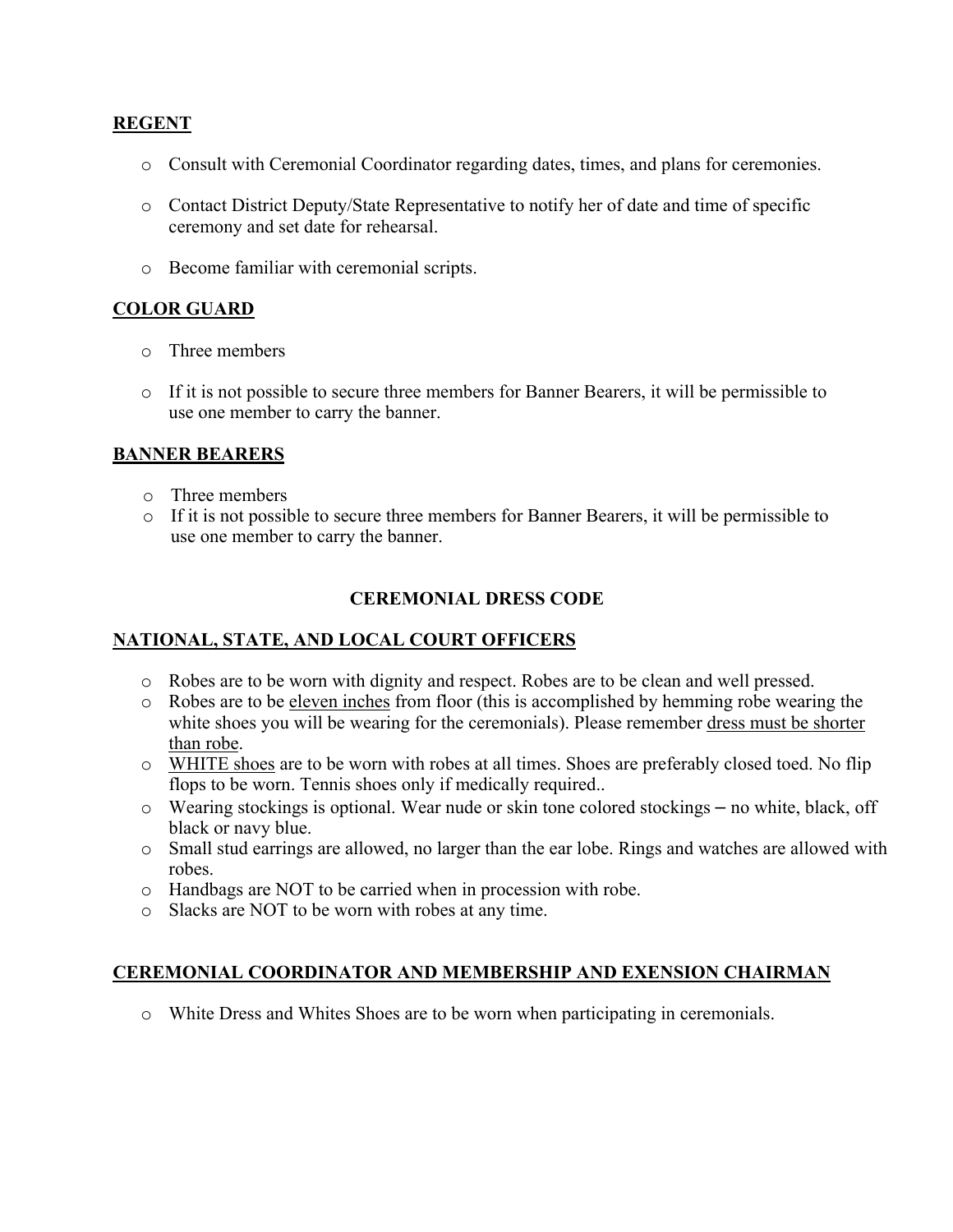# **COLOR GUARD AND BANNER BEARERS**

- o White Dress, White Shoes and White Gloves will be worn by Color Guard and Banner Bearers.
- o Red, White, and Blue shoulder ribbons will be worn by Color Guard, except for flag bearer. Ribbons will be worn left shoulder to right hip, red next to the neck.

# **PROCESSIONALS, SEATING ARRANGEMENTS, AND RECESSIONALS**

- o Members and guests are seated before the procession enters.
- o Proper advancement of the colors Flag Bearer carries the Flag of the United States with her right hand up on the staff. United States Flag should never touch the floor or ground.
- o In a court room ceremony local court officers are seated in the first row to the left facing the podium. State and National Officers are seated in the first row to the right facing the podium.
- o When Color Guard and Banner Bearer and Guides reach the head of the aisle, Color Guard turns left and Banner Bearer and Guides turn right, proceed to respective standards, then turn and face congregation. When all in procession are in their places, Color Guard and Banner Bearer and Guides place the flag and banner in standards. The Flag of the United States is posted first. The Flag Bearer takes one step forward, places Flag in standard, takes one step back (returning to position even with Color Guard), then all three salute and wait, facing flag, while Banner Bearer and Guides post the banner. All six turn and go to their places in the left and right front pews.

#### **•ORDER OF PROCESSION**

#### **INSTALLATION OF COURT OFFICERS**

**Color Guard Banner Bearer and Guides Treasurer – Financial Secretary Recording Secretary – Vice Regent Regent Presiding District Deputy/State Representative State Officers (Double File) National Officers (Double File)**

**•ORDER OF RECESSION**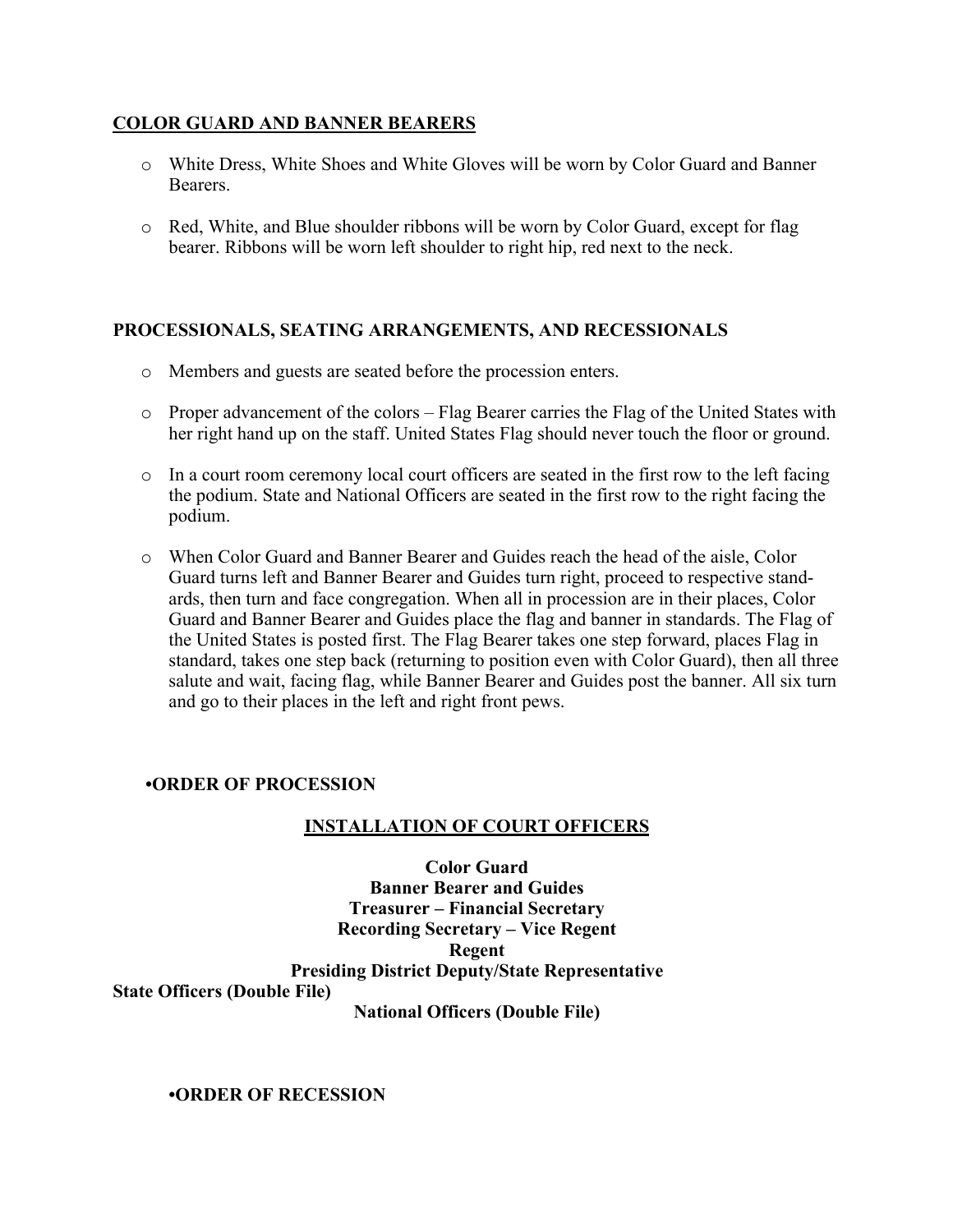# **INSTALLATION OF COURT OFFICERS**

**Color Guard Banner Bearer and Guides National Officers (Double File) State Officers (Double File) Presiding District Deputy/State Representative Regent Vice-Regent – Recording Secretary Financial Secretary – Treasurer**

**NOTE: If Past State and National Officers are present, they are escorted to a special reserved seat before the Procession begins.**

**State Officers and National Representative are to be seated in first pew on the right of the center aisle, facing the altar.**

*The directions given for seating arrangements, instructions, etc., may not be suitable for your particular situation. We rely on your good judgment to adjust or adapt these instructions as necessary.*

**Court Room Installation of Officers**

#### **Guidelines for Presentation of Officers for Installation Ceremony**

*When elected Officers are called to come forward, the Regent leaves her seat, moves to the center of the aisle, and stands. The Vice Regent moves to the right of the Regent, the recording Secretary to the left of the Regent; Financial Secretary to right of the Vice Regent; Treasurer to left of Recording Secretary. The five Officers should stand so as to form a semi-circle, facing the podium.*

**Proxies: Once elected YOU ARE AN OFFICER- the installation is only a ceremony.**

**YOU MAY HAVE A PROXY for Installation of Officers and Reception of New Members Ceremonies. EXAMPLE: "Now let me present the proxy\_\_\_\_\_\_\_\_\_\_\_\_\_\_\_\_\_\_\_\_\_\_ who is standing in for newly elected Vice Regent \_\_\_\_\_\_\_\_\_\_\_\_\_\_\_\_\_\_\_."**

**The officers who are not present will not need to receive the charge at a later date.**

**Who Installs: In the event the Chaplain/Celebrant does not wish to install officers, the highest ranking officer present will install.**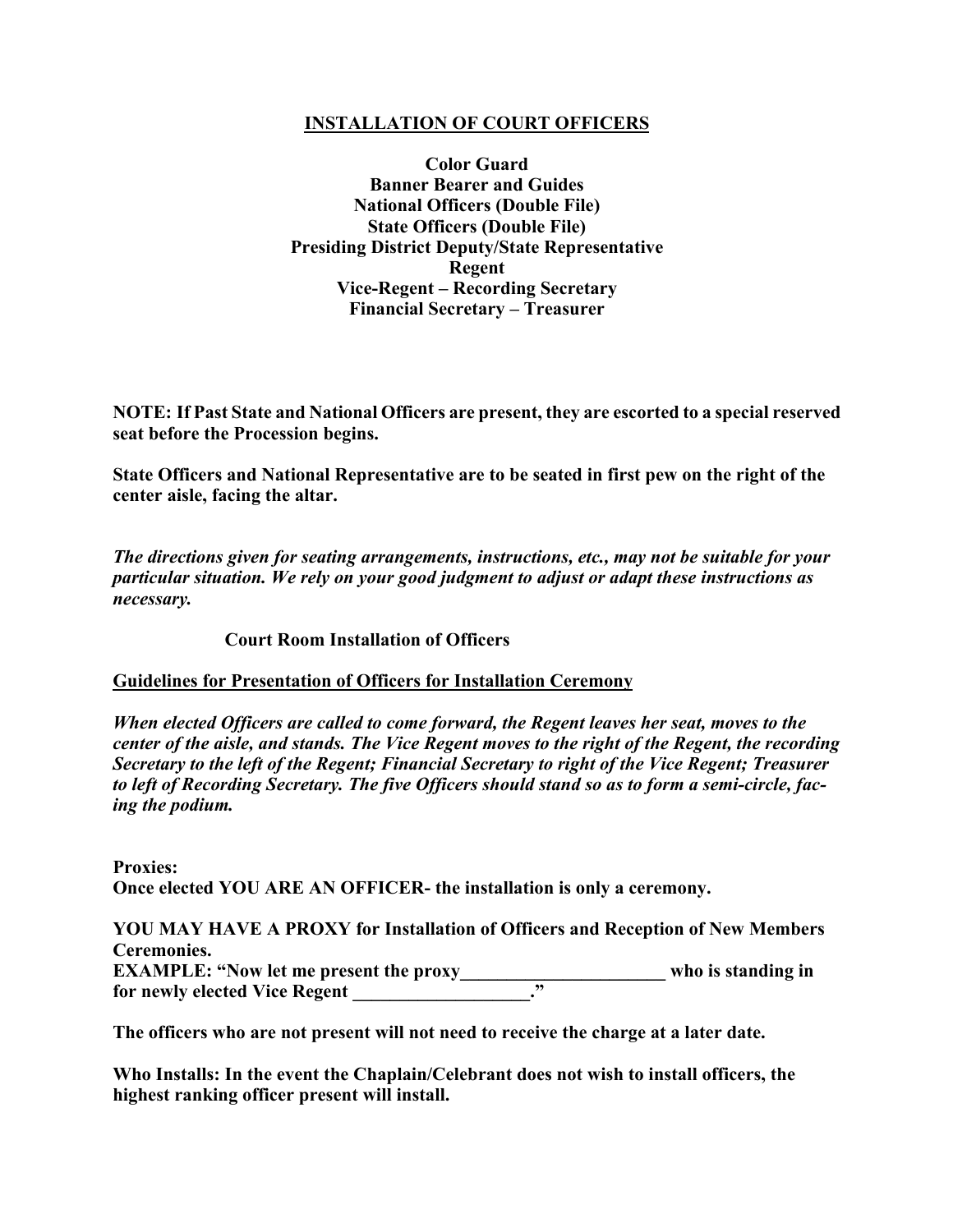**National and State Officers are guests when District Deputies and Clergy are present.**

**National Officer/Representative is a guest when State Officers and District Deputy are present, and no clergy is present.**

**National Officer installs when no State Officer or Clergy are present**

**When two or more State Officers are present and no clergy, the highest-ranking officer installs.**

**In the absence of the clergy, State Officers, and National Officer, the District Deputy installs and the Ceremonial Coordinator presents.**

**National Officers/Representative and Clergy install the officers at a State Convention.**

**If a court requests that a specific person install the officers, the State Regent may choose to grant the request.** 

**Ceremonial Coordinator:**

**Please stand and greet your newly elected officers and your guests. The opening hymn will be \_\_\_\_\_\_\_\_\_\_\_\_\_\_\_\_\_\_\_\_\_\_\_\_\_\_\_\_\_\_.** 

**Procession enters while singing hymn. Everyone goes to assigned place. Color Guard, Banner Bearer will remain standing (facing the assembly). The entire assembly will join in the Pledge of Allegiance to the Flag of the United States of America, followed by singing the National Anthem.**

# **ATTENTION! SALUTE! PLEDGE!**

**•"I pledge allegiance to the Flag of the United States of America and to the Republic for which it stands, One Nation under God, indivisible, with liberty and justice for all."**

# **NATIONAL ANTHEM**

- o **Color Guard places flag in standard and Banner Bearer places CDA banner.**
- o **We welcome you to the Installation of the newly elected officers of Court \_\_\_\_\_\_\_\_\_\_\_\_\_\_\_\_\_\_\_\_\_\_\_\_\_\_\_\_, # \_\_\_\_\_\_\_.**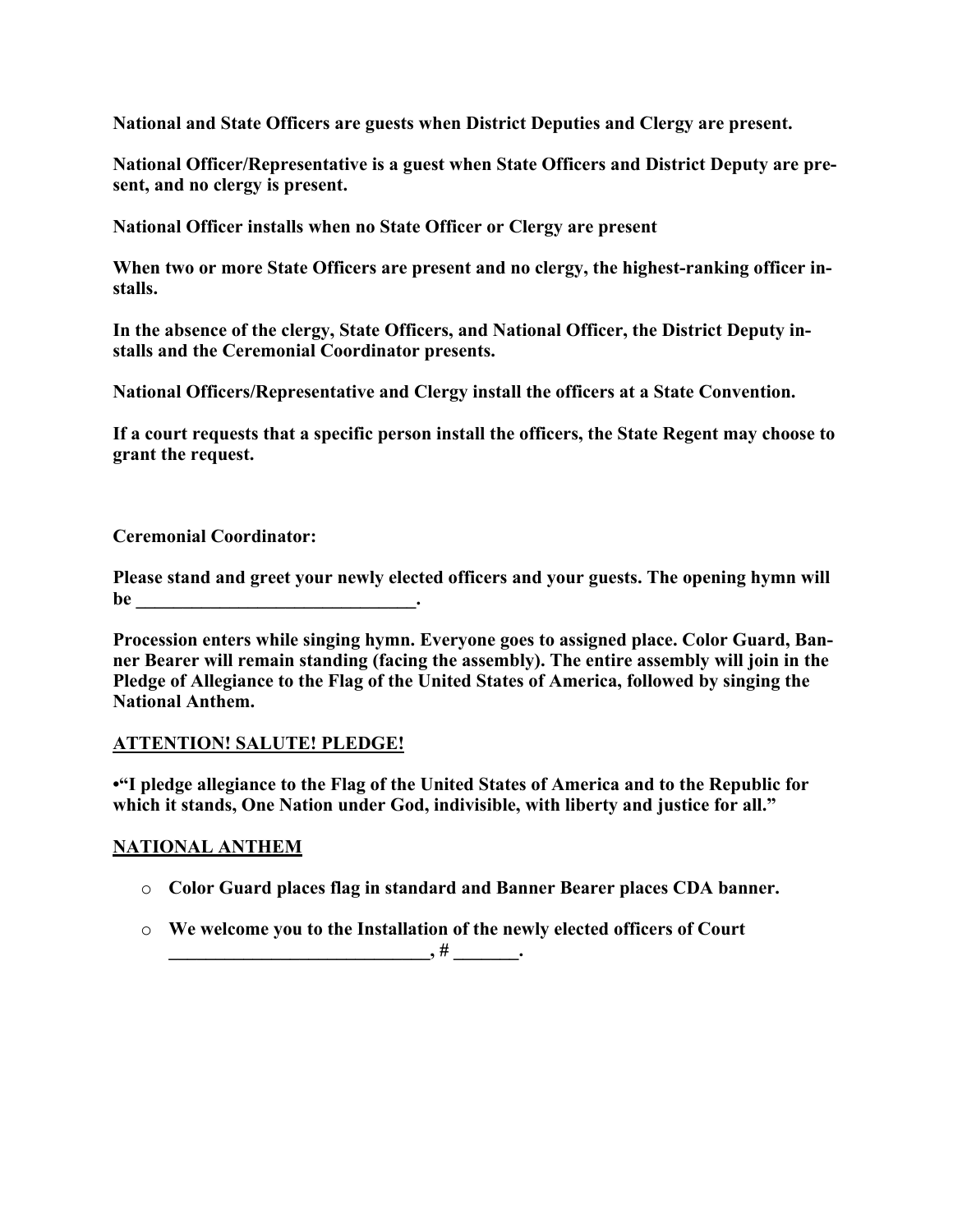#### **OPENING PRAYER:**

**God, Our father and source of all strength, We ask Your Holy help So that we might fittingly serve our Church – Community And the needs of the world that surrounds us through our membership in the Catholic Daughters of the Americas.**

> **Lord, our God, as we begin our service, Guide us, we pray, To truly represent You and Your Kingdom. May Your Blessing be with us, in the name of the Father, and of the Son, and of the Holy Spirit.**

**ALL: AMEN**

#### **INSTALLATION OF OFFICERS: District Deputy/State Representative**

**If there is a new chaplain, you will install the chaplain at this time.** 

District Deputy/State Representative

**Before we proceed with the installation of the officers, it is my privilege, with the assistance of Regent Elect \_\_\_\_\_\_\_\_\_\_\_\_\_\_\_\_\_, to first install \_\_\_\_\_\_\_\_\_\_\_\_\_\_\_\_ as the Chaplain/Spiritual Advisor of Court \_\_\_\_\_\_\_\_\_\_\_\_\_\_\_\_\_\_\_#\_\_\_\_\_\_\_ of the Catholic Daughters of the Americas. \_\_\_\_\_\_\_\_\_\_\_\_\_\_, as Chaplain/Spiritual Advisor, we ask that you be ready and willing to assist the Regent, \_\_\_\_\_\_\_\_\_\_\_\_\_\_\_\_\_\_\_\_, with any issues of a moral or religious nature with which she is confronted. Be there to guide her when needed. Pray for the Officers and Chairman that they may be guided by the Holy Spirit as they serve the Catholic Daughters of the Americas. Join them at their meetings when possible. You will be their spiritual leader for the next two years. \_\_\_\_\_\_\_\_\_\_\_\_\_\_\_\_\_\_ are you ready and willing to assume the duties of the Chaplain/Spiritual Advisor of Court \_\_\_\_\_\_\_\_\_\_\_\_\_\_\_\_\_\_\_ # \_\_\_\_\_\_\_\_\_ of the Catholic Daughters of the Americas?**

Chaplain/Spiritual Advisor**: I am.**

**District Deputy/State Representative**

**\_\_\_\_\_\_\_\_\_\_\_\_\_\_\_\_\_\_\_, I now install you as the Chaplain/Spiritual Advisor of the Catholic Daughters of Court \_\_\_\_\_\_\_\_\_\_\_\_\_\_\_\_\_\_\_ #\_\_\_\_\_\_\_\_, and I present you asthe official holder of this office to the membership of this court. Worthy Regent Elect, please come forward and present \_\_\_\_\_\_\_\_\_\_\_\_\_\_\_\_ with the Chaplain's/Spiritual Advisor's Pin of the Catholic Daughters of the Americas. Congratulations.**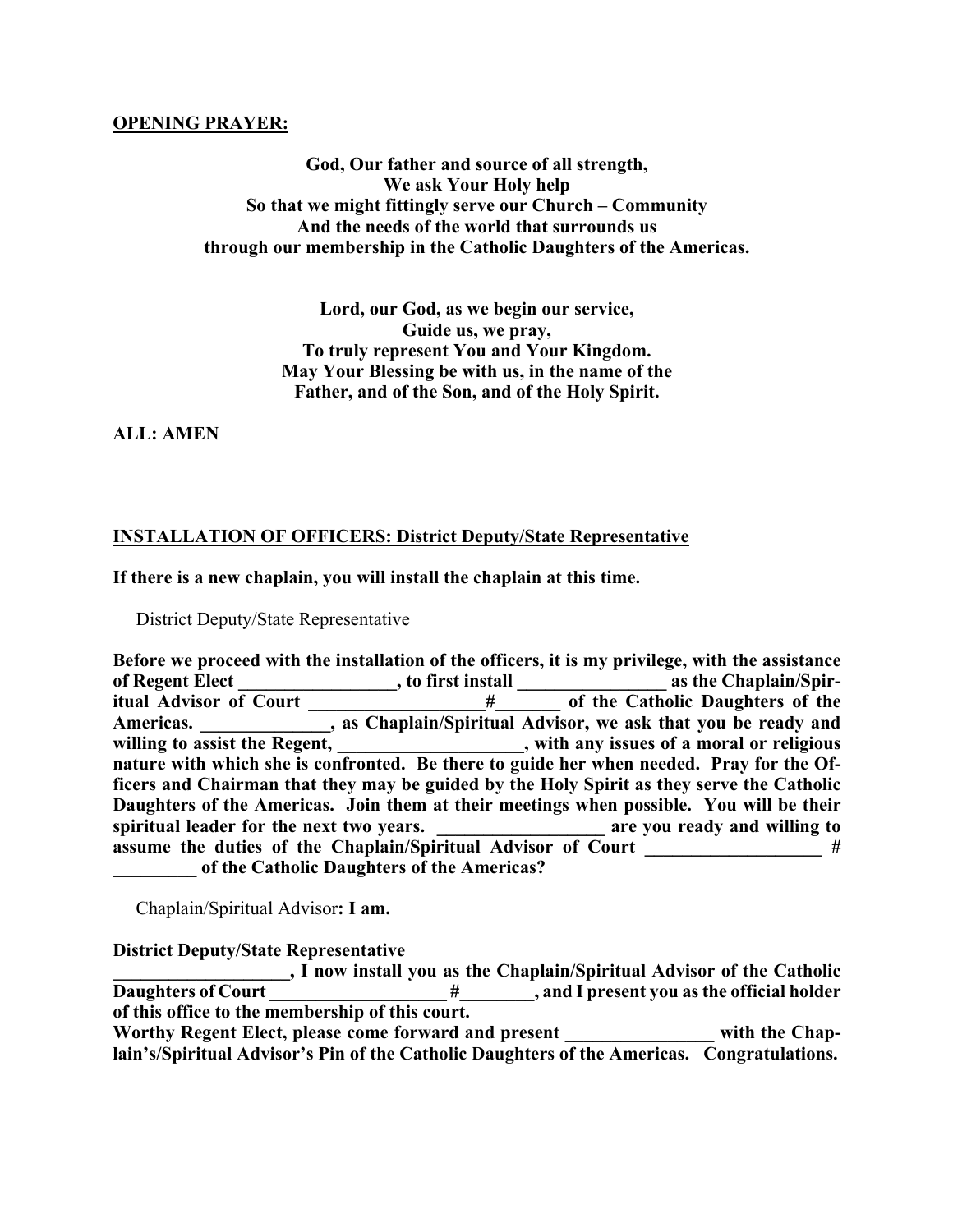District Deputy/State Representative**:**

#### **I call upon the elected officers of Court \_\_\_\_\_\_\_\_\_\_\_\_\_\_\_\_\_\_\_\_\_\_\_#\_\_\_\_\_\_\_\_\_ to come forward and pledge their allegiance to the Catholic Daughters of the Americas, to our Church and to our Country.**

(When elected Officers are called to come forward, the Regent leaves her seat, moves to the center of the aisle and stands. The Vice Regent moves to the right of the Regent, the Recording Secretary to the left of the Regent; Financial Secretary to the right of the Vice Regent; Treasurer to the left of Recording Secretary. The five Officers should stand so as to form a semi-circle, facing the podium.

**"Newly Elected Officers, Are you ready to assume the office to which your Court has elected you, and to pledge your fidelity and services at the highest level, to your Order, your Country, your Church, and to your God?"**

# **OFFICERS: WE ARE.**

 District Deputy/ State Representative **Please repeat after me the following commitment:**

# **WE, THE ELECTED OFFICERS OF COURT \_\_\_\_\_\_\_\_\_\_\_\_, \_\_\_\_\_\_\_\_\_\_\_, / FREELY ASSUME THE RESPONSIBILITIES ENTAILED / BY HOLDING OFFICE IN THIS COURT. / FURTHER, WE PROMISE TO ACT TOGETHER / IN HARMONY AND COOPERATION WITH ONE ANOTHER / AND WITH THOSE IN AUTHORITY / AT THE STATE AND NATIONAL LEVELS OF THE ORDER. / IN THIS RESOLVE, WE HUMBLY ASK THE DIVINE HELP / OF THE HOLY SPIRIT OF GOD.**

District Deputy/ State Representative

**NOTE: If Chaplain is in attendance, he may wish to install officers. If not, the highest ranking officer present, may install.**

District Deputy**: Reverend Father, I present to you for your guidance the officers of Court**  $\mu$  ,  $\mu$  ,  $\mu$  ,  $\mu$ 

# **Let me present the newly elected Treasurer of the Court, \_\_\_\_\_\_\_\_\_\_\_\_\_\_\_\_\_\_\_\_\_\_\_\_\_\_\_.**

(The Treasurer walks over to the table, places her flower in the vase, lights her candle, signs the commitment paper, picks up a copy of the Act of Consecration, and goes to stand in front of the celebrant to be

installed and receive a blessing)

Chaplain:

**The office of Treasurer is important. It is the Treasurer who can best advise the Regent and other officers of the Court's financial resources and the extent to which they can project their involvement in view of the material assets of the Courts.**

**I now install you, \_\_\_\_\_\_\_\_\_\_\_\_\_\_\_\_\_\_\_\_\_\_\_\_\_\_\_\_\_\_\_\_\_\_\_\_ as the Treasurer of the Court.**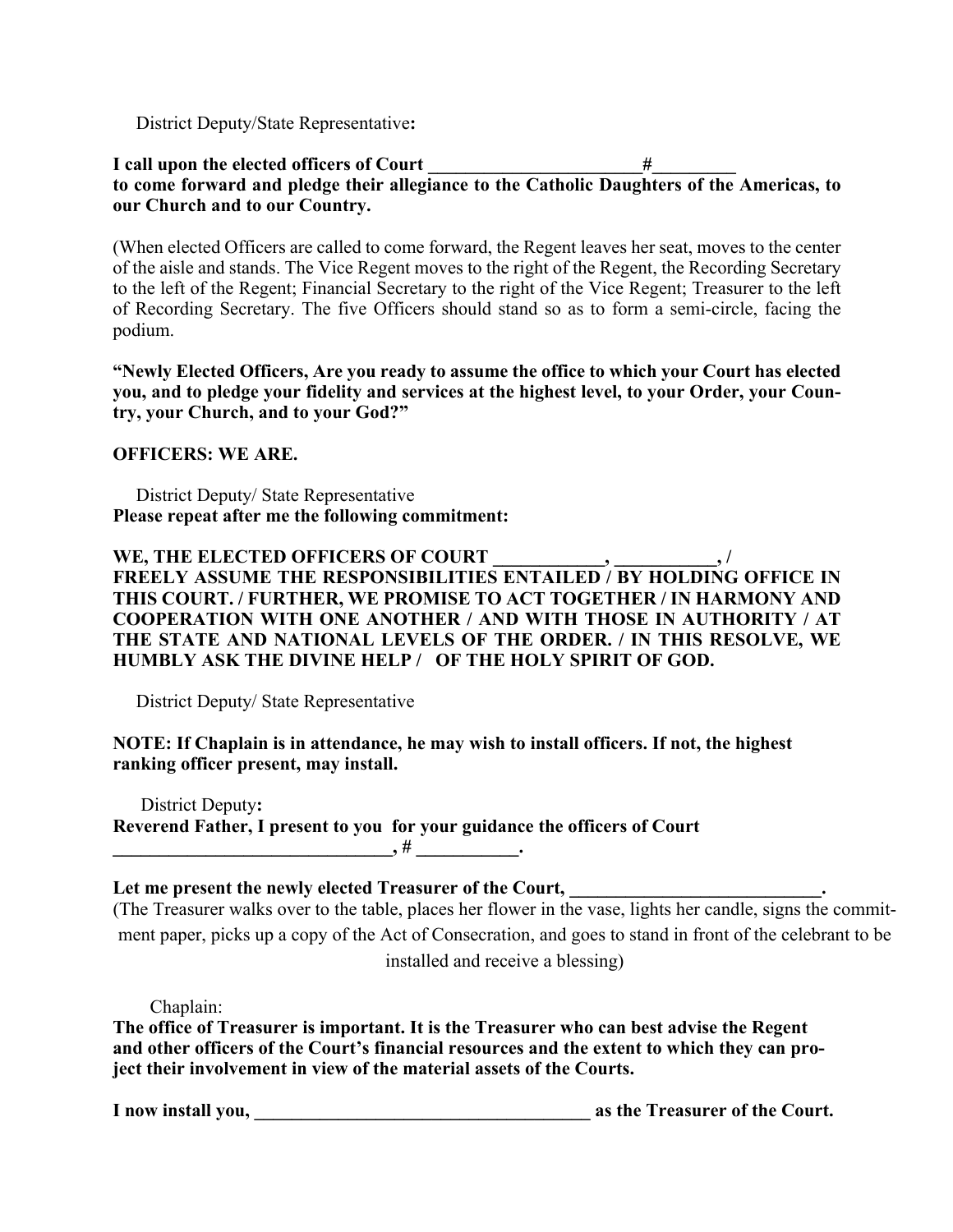(Following the blessing the Treasurer returns to the semi-circle)

District Deputy:

# **Let me present the newly elected Financial Secretary of the Court,\_\_\_\_\_\_\_\_\_\_**

(The Financial Secretary walks over to the table, places her flower in the vase, lights her candle, signs the commitment paper, picks up a copy of the Act of Consecration, and goes to stand in front of the celebrant to be installed and receive a blessing)

Chaplain:

**To you is entrusted the duty of maintaining records of membership and businesstransactions of your Court. You should be ready at all times to submit a complete and accurate account of membership, finances and any other items of information pertinent to this office. The proper fulfillment of your duties and services rendered are vital to the life of this Court.**

**I now install you, \_\_\_\_\_\_\_\_\_\_\_\_\_\_\_\_\_\_\_\_\_\_\_\_\_\_\_\_\_ as Financial Secretary of the Court.**

(Following the blessing the Financial Secretary returns to the semi-circle)

District Deputy:

**\_\_\_\_\_\_\_\_\_\_\_\_\_\_\_\_\_\_\_\_\_\_\_\_\_.**

**Now let me present the newly elected Recording Secretary of the Court,**

(The Recording Secretary walks over to the table, places her flower in the vase, lights her candle, signs the commitment paper, picks up a copy of the Act of Consecration, and goes to stand in front of the celebrant to be installed and receive a blessing)

Chaplain**:**

**You will be writing an important document in your Court–its history the story of its life, activities, and accomplishments. Yearsfrom now your records will be the document the court will use to review for its history. As Recording Secretary, you must aim to be as accurate as possible noting everything that is pertinent to the court's history.**

**I now install you, \_\_\_\_\_\_\_\_\_\_\_\_\_\_\_\_\_\_\_\_\_\_\_\_\_\_ as the Recording Secretary of the Court.**

(Following the blessing the Recording Secretary returns to the semi-circle)

District Deputy:

**\_\_\_\_\_\_\_\_\_\_\_\_\_\_\_\_\_\_\_\_\_\_\_\_\_\_\_\_\_\_\_\_\_.**

**Now let me present the newly elected Vice Regent of the Court,**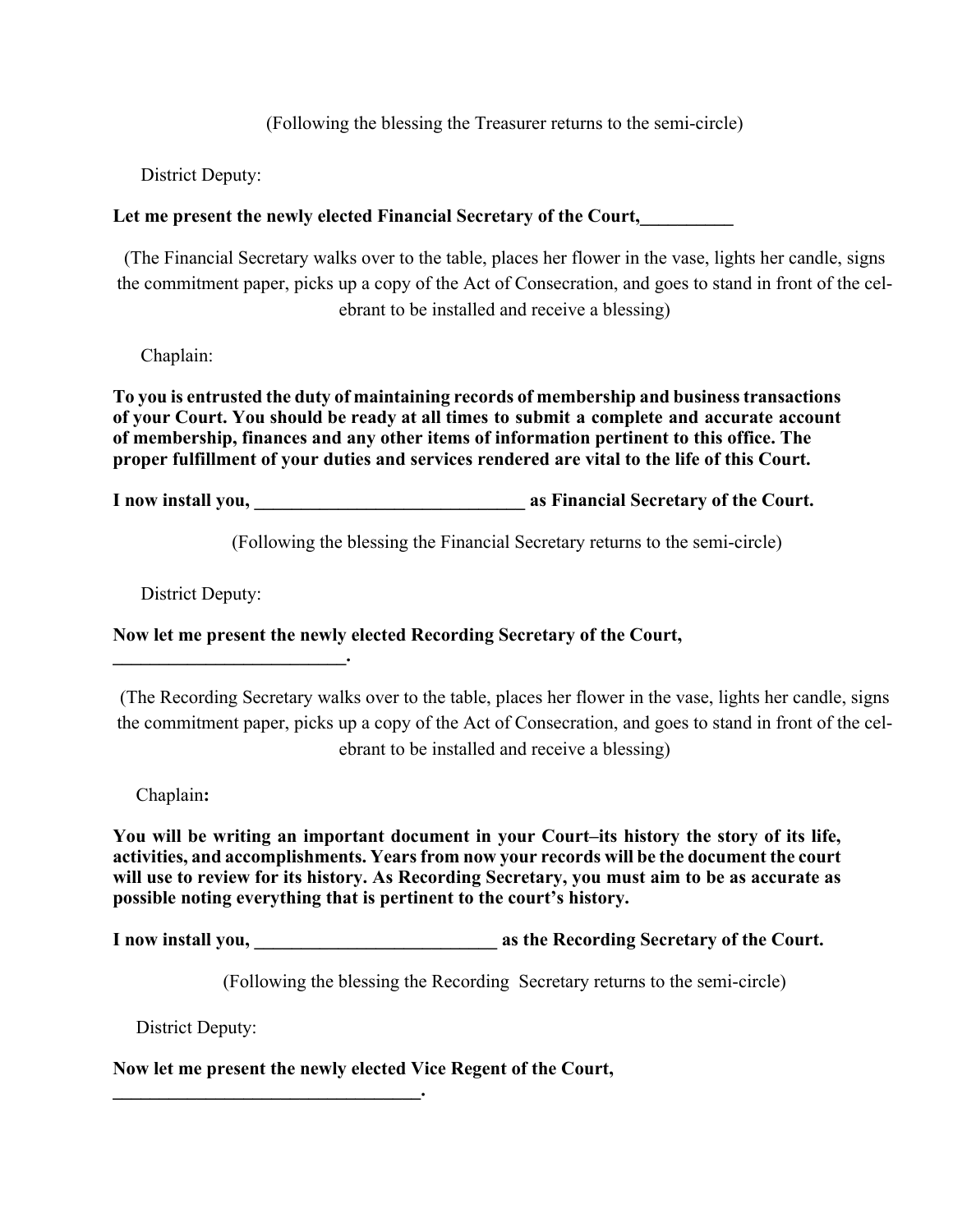(The Vice Regent walks over to the table, places her flower in the vase, lights her candle, signs the commitment paper, picks up a copy of the Act of Consecration, and goes to stand in front of the celebrant to be installed and receive a blessing)

Chaplain:

**You have been elected to the second highest office in your Court and you must be ready to assist the Regent in all endeavors. You must be prepared to assume the duties of the Regent when the need arises. Therefore, it is most important that you have a thorough knowledge of our Bylaws as well as parliamentary procedure. I now install you, \_\_\_\_\_\_\_\_\_\_\_\_\_\_\_\_\_\_\_\_\_\_\_\_\_\_\_\_\_\_\_\_\_ as the Vice Regent of your Court.**

(Following the blessing the Vice Regent returns to the semi-circle) District Deputy:

**I now have the honor of presenting the newly elected Regent of Court \_\_\_\_\_\_\_\_\_\_\_.**

(The Regent walks over to the table, places her flower in the vase, lights her candle, signs the commitment paper, picks up a copy of the Act of Consecration, and goes to stand in front of the celebrant to be installed and receive a blessing)

Chaplain:

**You have been elected to the highest office of this Court. The special character of this office is that the Regent is the direct representative of both the State and National Regents, committed to carry out the State and National Programs in harmony with their directives. As Regent, you shall preside at meetings, enforce the rules and regulations of the Local Court and the Bylaws of the Order. You must strive to preserve the important traditions of the Catholic Daughters of the Americas but should not be afraid to venture into new areas which will add to the interest and progress of the Court program.**

**May the spirit of God guide you and may you be blessed with loyalty, devotion and co-operation of all the members who have placed their confidence in you.**

Chaplain*:*

**I now call on the Immediate Past Regent to come forward to present the gavel to the newly elected Regent.**

**\*Chaplain blesses the gavel and give to the Immediate Past Regent**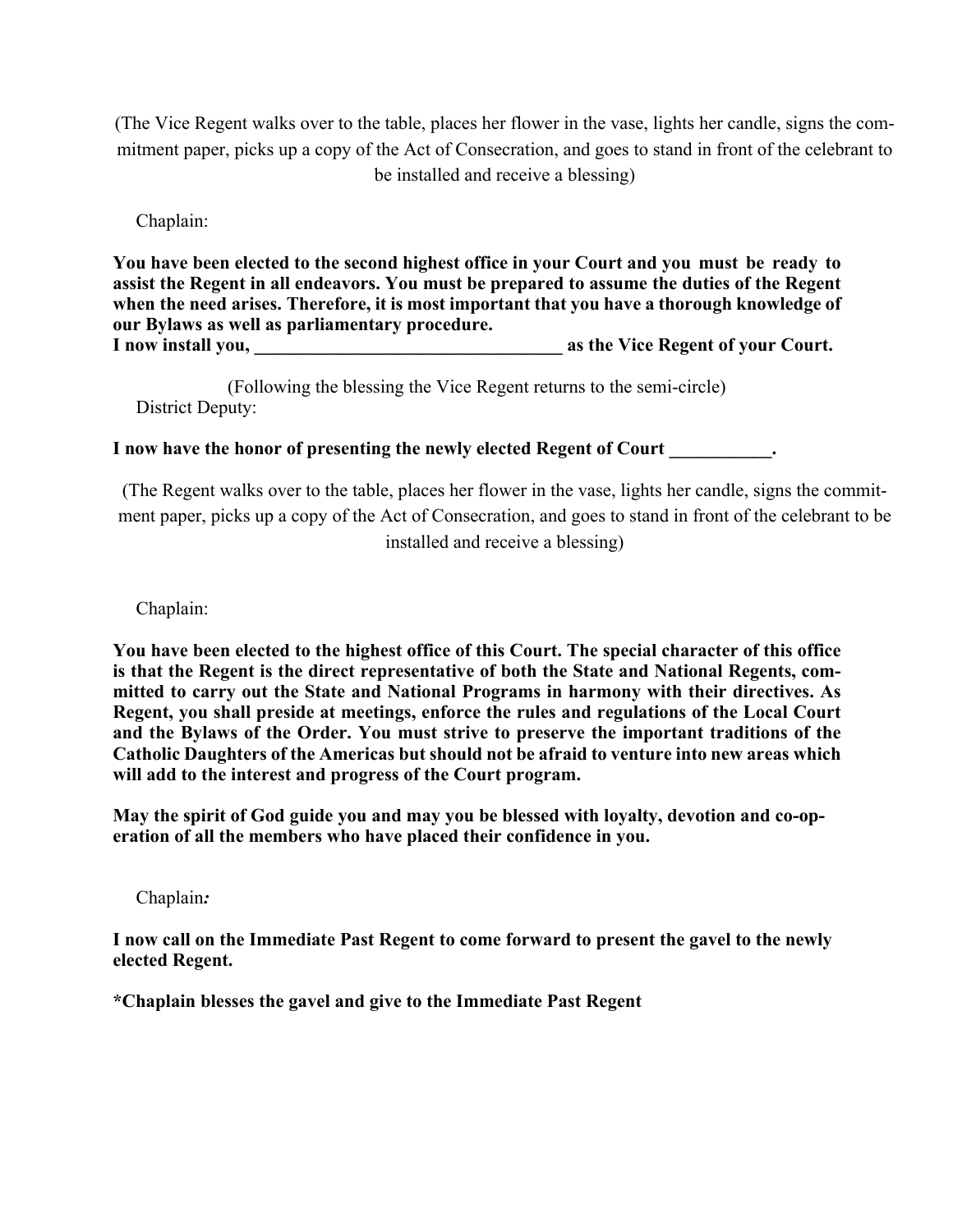#### Immediate Past Regent:

**I present you with this gavel, which is a symbol of your authority. Use it wisely, justly, and charitably. May you, your officers, and members enjoy peace and harmony. Congratulations, \_\_\_\_\_\_\_\_\_\_\_\_\_\_\_\_\_\_. Please know that I am available to help you whenever you ask. May God Bless you.**

After Past Regent presents the gavel and congratulates the Regent: The State Regent returns to the semi-circle)

District Deputy:

**Officers of Court \_\_\_\_\_\_\_\_\_\_\_\_\_\_\_\_\_\_\_\_\_\_\_\_\_\_\_\_\_\_\_\_\_ # \_\_\_\_\_\_\_\_, I congratulate you and commend you in the name of the Holy Mother Church for assuming leadership roles in your Order.**

District Deputy: Officers please turn and face your members.

**I now ask the members of Court \_\_\_\_\_\_\_\_\_\_\_\_\_\_\_\_\_\_\_\_\_\_\_\_ to stand and pledge your support to your newly installed officers. Officers, please face the members to receive their pledge of confidence. Members, please repeat after me:**

**WE, THE MEMBERS OF COURT, \_\_\_\_\_\_\_\_\_\_\_\_\_\_\_\_\_\_\_ #\_\_\_\_\_\_\_\_ ONE IN UNITY AND LOVE / PLEDGE OUR ALLEGIANCE TO OUR CHURCH, OUR COUNTRY, / TO THE CATHOLIC DAUGHTERS OF THE AMERICAS / AND TO OUR NEWLY IN-STALLED OFFICERS. / WE PROMISE TO DO ALL WE CAN / FOR THE GOOD OF THE ORDER BY OUR SUPPORT.**

Regent: **Will the officers join me in a prayer.**

**Almighty God, we do not ask that you will make life easy for us, but that problems will not intimidate us. We do not ask that we shall have no enemies, but that we respect them and** take what truth they have to offer. And we do not ask for success in every venture, but that **when we fail, we can still go on with a fresh beginning. Give us the strength to work for God and Church, for unity and peace. Make our services the services of love. This we ask in the name of your son, Jesus Christ. AMEN.**

Officers may return to their seats.

Following the installation, the Regent invites the visiting State or National Officer to address assembly.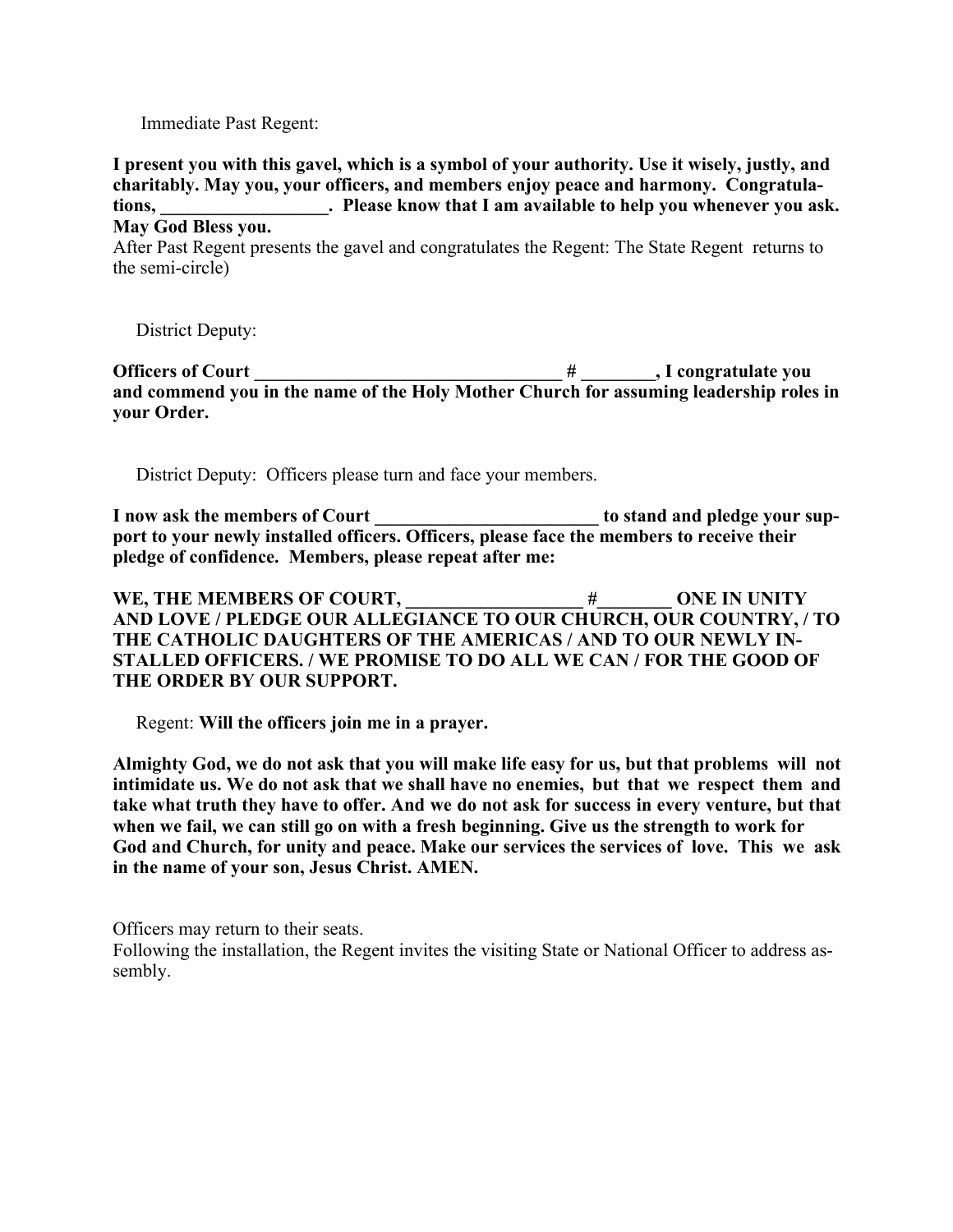#### Regent: Close ceremony with the following meditation:

**One of the happy mysteries of endings and beginnings in the Catholic Daughters of the Americas, seems to be what we take with us from one office to the next, or from one segment of our lives to the other so that earlier experiences do prepare us for experiences yet to come. Growth occurs when we respond to the life that is all around us, with openness and joy with reverence, with gratefulness, with care.** 

 **Life is a mystery and a gift from God. Membership in our Order places us in an atmosphere which is most conducive to a full understanding and appreciation of this mystery and this gift, especially the sharing of God's life – in the Eucharist here and in heaven hereafter.** 

Ceremonial Coordinator or newly installed Regent should invite those in attendance to remain for refreshments/lunch or to congratulate the new officers, following recessional.

#### **Instructions given are basic instructions only. Local conditions may require modifications. SEATING ARRANGEMENTS**

Set up room with podium in front (facing assembly) set table and statue of the Blessed Mother in front of podium – place chairs in front of podium – leaving aisle in the middle.

*Installation of Court Officers Form Below, On The Next Page*